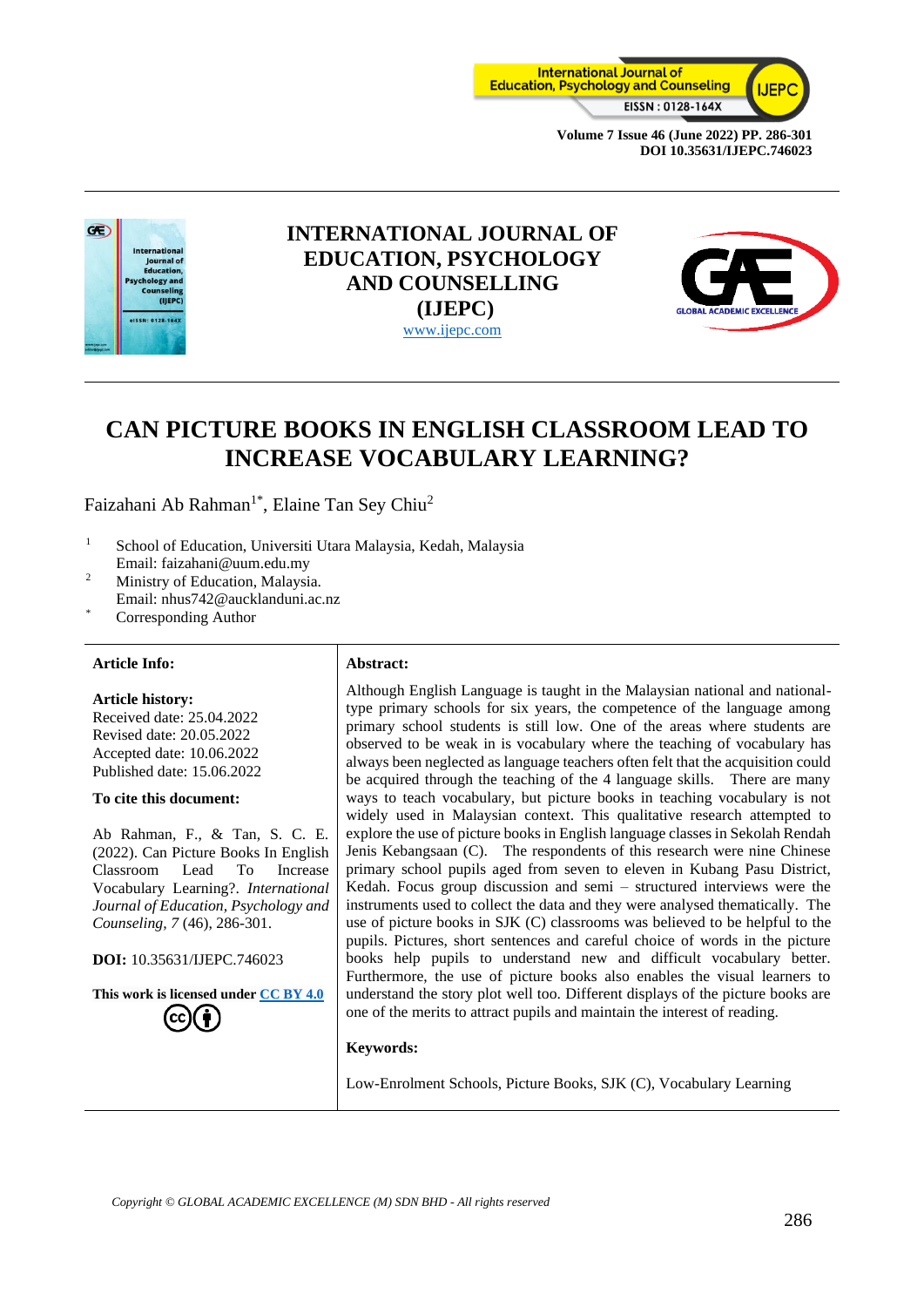

## **Introduction**

Book reading is widely identified as an important activity in the development of children' s oral language and vocabulary skills (Marulis & Neuman, 2010). It is beneficial for vocabulary acquisition as books can be read and re-read multiple times over a period of time to allow for multiple exposure to new words and ideas. Besides, books also provide opportunities for exposure to vocabulary that is not often found in everyday conversations (Mol, Bus, Dejong & Smeets, 2008).

Vocabulary is one language component that links the four skills of listening, speaking, reading and writing all together. A person might find the language learning process challenging without having ample vocabulary to comprehend the language. A normal kid with limited vocabulary would hardly comprehend the text that he or she has read and start to decline reading. It will also affect the learning interest and attitude. This scenario might be caused by a lack of learning opportunities but not the lack of natural ability (Department for Children, Schools and Families, 2008). However, acquiring a range of extensive vocabulary is one of the largest challenges in learning a second language.

There are many strategies and ways to learn vocabulary. Using picture books to learn vocabulary is effective as picture books contain a lot more unique words at a given sample size than child-directed speech (Montag, Jones & Smith, 2015). Besides, the wonderful combination of visual and textual story in the picture books offers a valuable literacy experience, making picture books an important resource in every classroom (Hurst, 1997).

To help the students master and communicate well in English, one of the most important elements that should not be neglected is the mastery of the vocabulary. Without sufficient vocabulary, one cannot communicate effectively or even express an idea. They will not be able to speak fluently, write the sentences correctly, or even read and comprehend if they do not know the meaning of the words.

Vocabulary learning has been considered as a dull and boring task since a long time ago. The ways of learning vocabulary are normally merely copying and remembering. Hence, with these traditional ways, vocabulary learning becomes less effective. In addition, since the English language is the second language for most of the Malaysian students, it becomes even harder for the students to learn and acquire vocabulary in English. Therefore, in order to make vocabulary learning easier, a more creative approach needs to be implemented.

Scholars have done research on teaching vocabulary through pictures, games and songs. However, there are not that much research focusing on teaching vocabulary using picture books in the Malaysian context. Ismail & Yusof (2016), for instance studied the readability of English picture books and mentioned that there is lack of study on children's book, especially locally written and produced. According to scholars, picture books for young readers are building blocks that promote literacy, vocabulary skills, sentence structure and story analysis. Though most picture books only have about 500 words, they are effective tools for language teaching. Terry Peirce, a children's book author, as cited in Sanders (2014), picture book writers must distil language to its very essence. This is the reason why the text in the picture books is often rich, evocative, and engaging. This type of language will enrich a child's language development.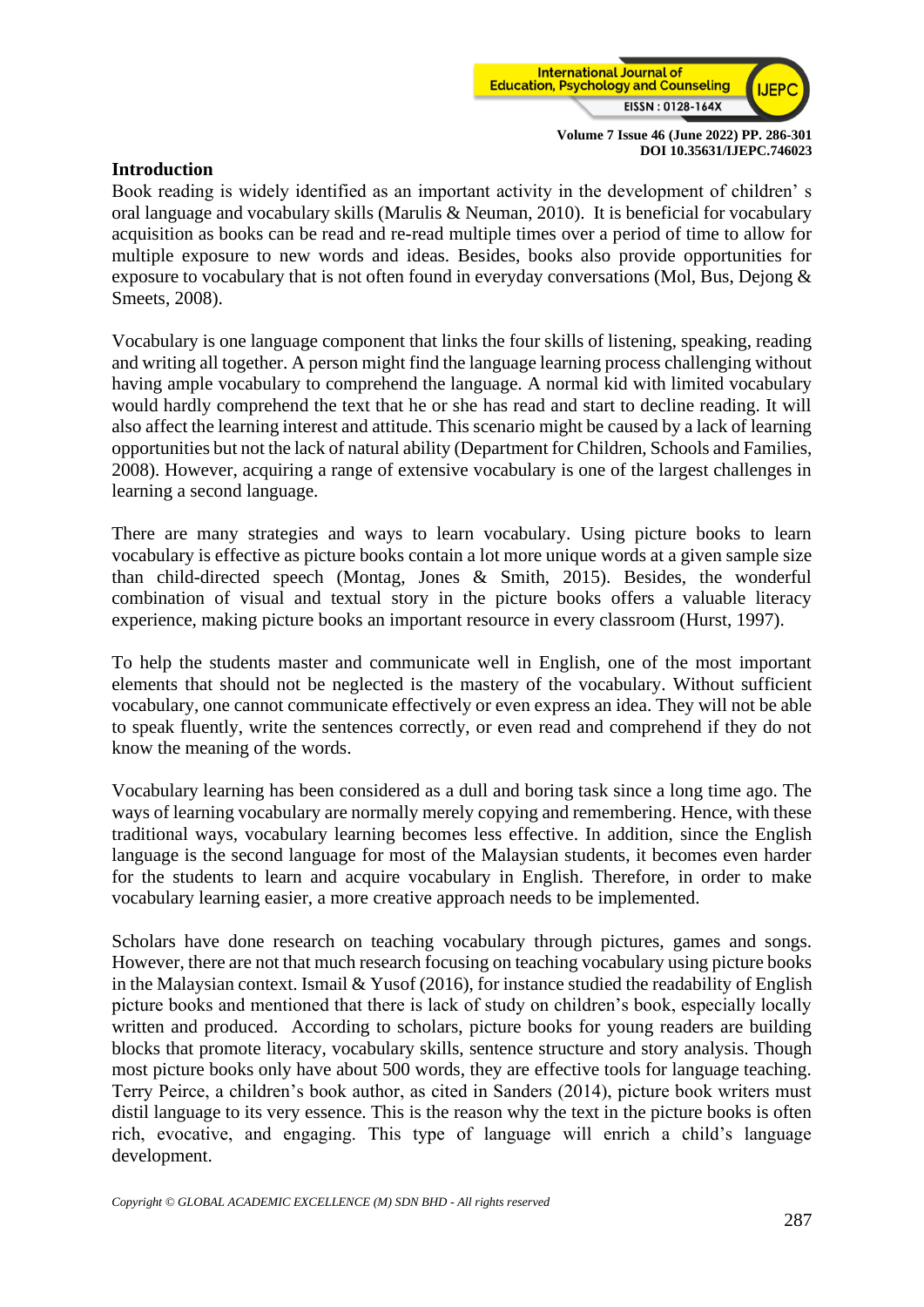

This paper thus sets out to answer these questions:

- a) What do the Sekolah Jenis Kebangsaan Cina (SJK(C)) pupils do when they come across difficult words?
- b) How does picture books help Sekolah Rendah Jenis Kebangsaan Cina (SJK(C))pupils to learn new vocabulary?

## **Literature Review**

## *Vocabulary*

Vocabulary, as one of the knowledge areas in language, plays a great role for learners in acquiring a language (Cameron, 2001). One who masters enough vocabulary will find fewer difficulties than those who have fever vocabularies. When they read certain text, they will easily get the information from it since they can understand almost every word in the text. On the other hand, those who lack vocabulary will face a lot of problems. Mastery of vocabulary will be useful for the process of achieving language-teaching objectives, that is the mastery of the four language skills, namely listening, speaking, reading and writing. Without vocabulary, one cannot communicate effectively or express ideas. Hence, having limited vocabulary is a barrier.

### *Vocabulary Acquisition in Second Language Learning*

According to Harmon, Wood & Keser (2009), learners" vocabulary development is an important aspect of their language development. Vocabulary knowledge is often viewed as a critical tool for second language learners and is always challenging because of the size of the task. It involves understanding the carried types of vocabulary which include single word, phrase, idiom, collocation, strategic vocabulary, grammar pattern, and fixed vocabulary (Alemi & Tayebi, 2011). Nation (2001) further describes the relationship between vocabulary knowledge and language use as complementary; knowledge of vocabulary enables language use and, conversely, language use leads to an increase in vocabulary knowledge.

Researchers such as Laufer and Nation (1999), Maximo (2000), Read (2000), Gu (2003), Marion (2008) and Nation (2011) have discovered that the acquisition of vocabulary is essential for successful second language use and plays an important role in the completing information in spoken and written texts. In an English as a second language or English as a foreign language learning environment, vocabulary items play a vital role in developing all language skills which are listening, speaking, reading and writing (Nation, 2011). The acquisition of adequate vocabulary is essential for successful second language use because without an extensive vocabulary, learners will be unable to use the structures and functions they have learned for comprehensible communication (Rivers & Nunan, 1991).

Research have shown that second language readers rely heavily on vocabulary knowledge and the lack of that knowledge is the main and the largest obstacles for L2 readers to overcome (Kucjin, 1995). In production, when we wish to express an idea or a concept, we need to have a store of words from which we can select to express this meaning or concept. According to Lewis (1993), when students travel, they do not carry grammar books, they carry dictionaries. This implies the importance of acquiring a reasonable range of vocabulary. Many researchers argue that vocabulary is one of the most important – if not the most important –components in learning a foreign language and foreign language curricula must reflect this.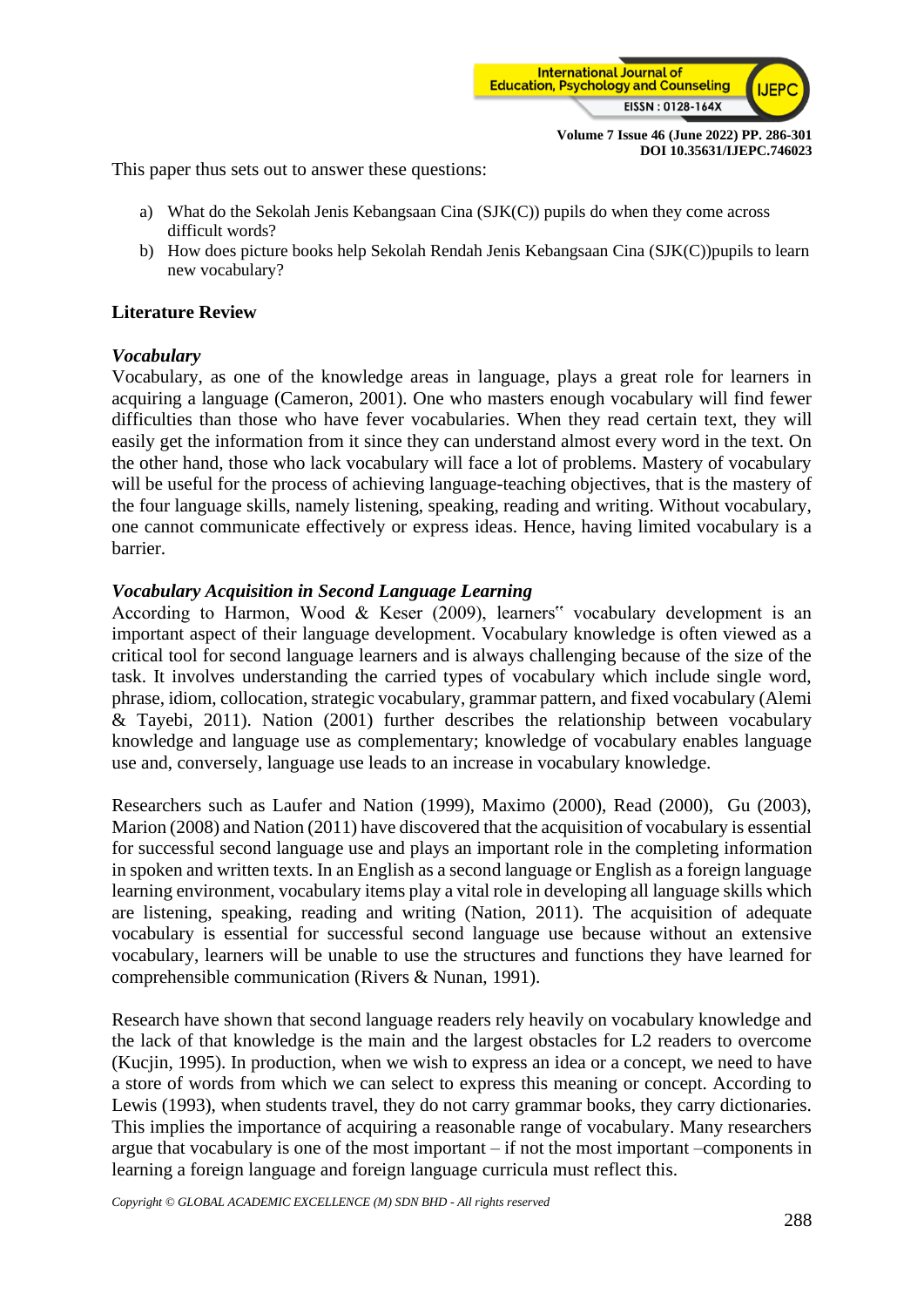

## *Vocabulary Teaching*

Teaching vocabulary may be problematic because many teachers are not confident about the best practice in vocabulary teaching and at times do not know where to begin to form an instructional emphasis on word learning (Berne & Blachowicz, 2008). Teaching words is a crucial aspect in learning a language as languages are based on words (Thornbury, 2002). Both teachers and students agree that the acquisition of vocabulary is a central factor in teaching a language (Walters, 2004). Teaching vocabulary is one of the most discussed parts in teaching English as a foreign language. When the teaching and learning process takes place, problems would appear to the teachers. They have problems on how to teach students to gain satisfying results. The teacher should prepare and find out the appropriate techniques, which will be implemented in their classrooms on the students. A good teacher should equip himself or herself with a variety of and up-to-date techniques. Teachers need to be able to master the materials to be understood by the students and make them interested and happy in the teaching and learning process in the classroom. The teachers should be concerned that teaching vocabulary is something new and different from student's native language. They also need to know the characteristics of his or her learners. Hence, they need to prepare good techniques and suitable materials to achieve the target of language teaching.

Commonly, there are several techniques concerning the teaching of vocabulary. However, there are a few things that need to be remembered by most English teachers if they want to present a new vocabulary or lexical item to their students. It means that if the English teachers want students to remember the new vocabulary, it then needs to be learnt, practised and revised to prevent students from forgetting the vocabulary learnt. Techniques employed by teachers depend on factors such as the content, time availability, and its value for the learners (Takac, 2008). Teachers will then consider these factors while employing certain techniques in presenting vocabulary. In presenting one planned vocabulary item, the teacher usually combined more than one technique, instead of employing one single technique. Teachers, furthermore, are suggested to employ planned vocabulary presentation as various as possible (Pinter, 2006).

## *Picture Books*

There are many types of books with pictures that can be found nowadays. Among them are comics, pictorial reference books, illustrated story books, picture books and others. Each of them has different characteristics and functions. However, picture books are an essential resource often used as a teaching tool for primary pupils (Bianquin & Sacchi, 2017) as a picture book for children, as distinguished from other books with illustrations, is one that essentially provides the child with a visual experience.

Picture books are not easy to define – they are often confused with reading schemes, readers or illustrated books. Within ELT, picture books are commonly known as "real books", (Machura, 1991; Dunn,1997; Mourao, 2003) and "authentic storybooks" (Ellis & Brewster 2002). Though we call the audience "readers", in reality, picture books are meant to be read to the child. The text is short enough to encompass the whole story without taxing the young child's attention span. The illustrations on every page enhance the words and give the child something to look at while listening to the story (Backers, 2014).

Picture books come in different size, shapes and even in textures. There are a few types of picture books. They included the board books, pop-up books, musical books and texture books.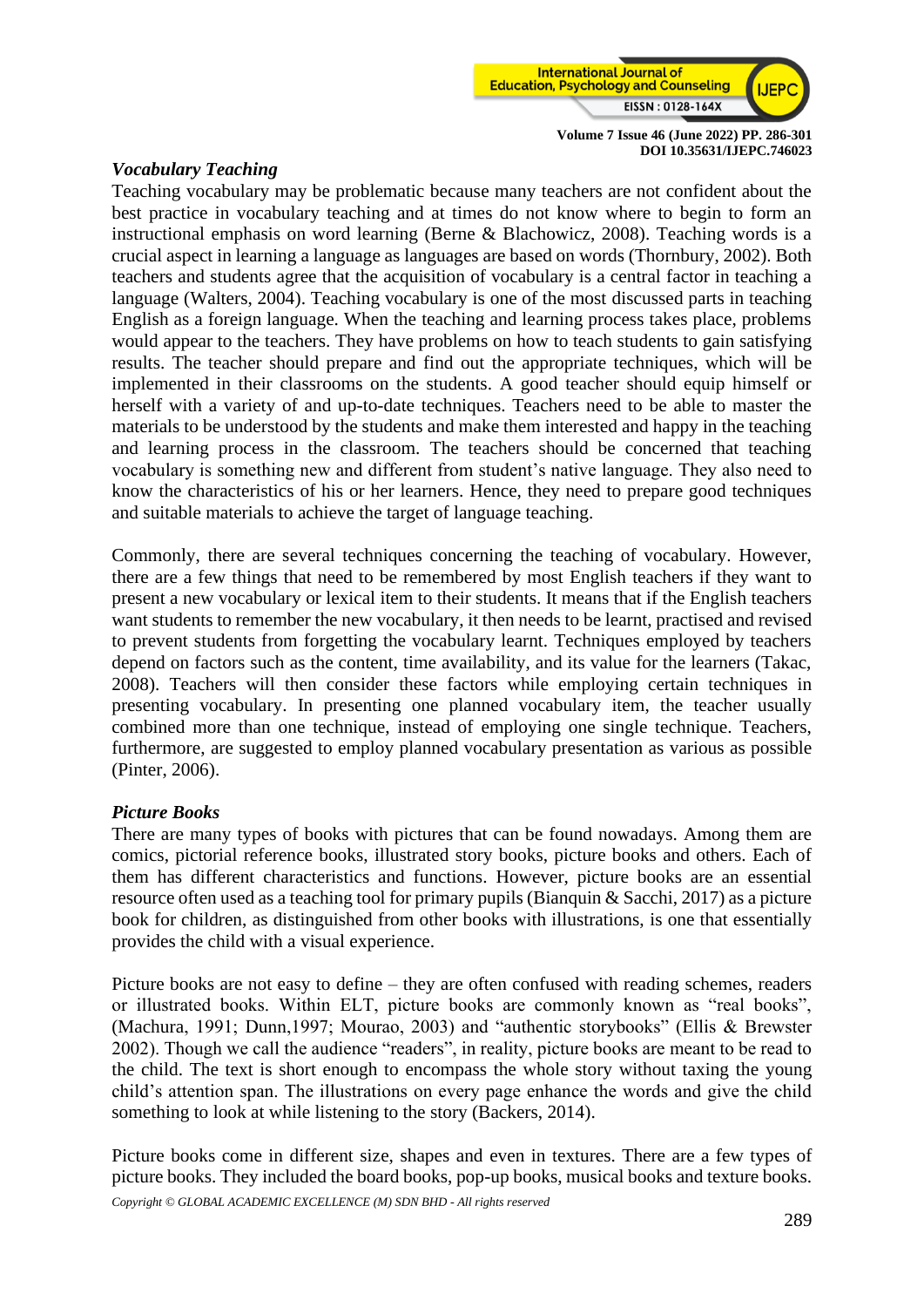

A board book is also known as a hardcover book, which usually has thick and durable covers. Hardcover books are usually made of cardboard covered with various materials such as cloth or leather and printed on acid-free paper. In board books, the entire book, down to the pages, are made of paperboard, so the entire book is durable. Serious book collectors would choose the board books for this reason. Besides, board books are exclusively for children as they will have a hard time tearing the entire book apart. They also find the pages easy to turn. Turning a single page in a book is actually one of the fine motor skills that need to be mastered by the children at the age of 3.

## *Using Picture Books in Learning*

Picture books are multi-sensory, which aids a child's growing mind and stimulates their imaginations. Lewis (2001) refers to picture book text as an "interweaving of words and pictures" whereby the words may tell us the exact same story as we can "read" from the pictures. It can also be seen "as a kind of miniature ecosystem" which suggests that "the words and the pictures in picture books act upon each other reciprocally, each one becoming the environment between which the other lives and thrives (Lewis, 2001). This is also being supported by Freedman (2010), a picture book creator who stated that picture and words in the picture books both contribute to the message we take from a page, for pictures show, and words tell, and when seen together they affect each other's showing and telling qualities.

The picture books were taken seriously as an object of academic study during the latter years of the twentieth century (Grundvig, 2012). Picture books have been introduced in English language for learners of different ages level due to its biggest characteristic - telling stories through the pictures. Pictures can be vivid in many different situations (Li, 2015). According to Hurst (1997), picture books have important roles in every classroom. The wonderful combination of visual and textual story that picture books offer is a valuable literacy experience. Besides, picture books help pupils link the ideas and vocabulary to illustrations, and readers can define unknown words through context clues easily (Schoch n.d.). So, picture books have the potential to develop language skills, especially vocabulary, grammar and the reading skills.

Moreover, good picture books contain texts which capture the essence of a story (Backers, 2014). The words in picture books are chosen sparingly. Besides, the characters and plot are developed without access descriptive baggage. The sentences in the picture books contain a single, concrete idea, and every two or three sentences should convey a different visual image that can be easily illustrated. Furthermore, picture books are meant to be read aloud to a child, and therefore the rhythms of the words are important. Ellis and Brewster (2002) suggested that using children's literature can help develop positive attitudes towards the foreign language culture and language learning; using stories allow the teachers to introduce or revise new vocabulary and sentence structures by exposing the children to language in varied, memorable and familiar contexts, which will enrich their thinking and gradually internalised as their own speech.

Ghosn (2002) offered the following good reasons for using authentic children's literature. It provides a motivating context for language learning since learners are naturally drawn to stories and secondly, literature can contribute to language learning as it presents natural language, language as its finest, and can thus foster vocabulary development in context.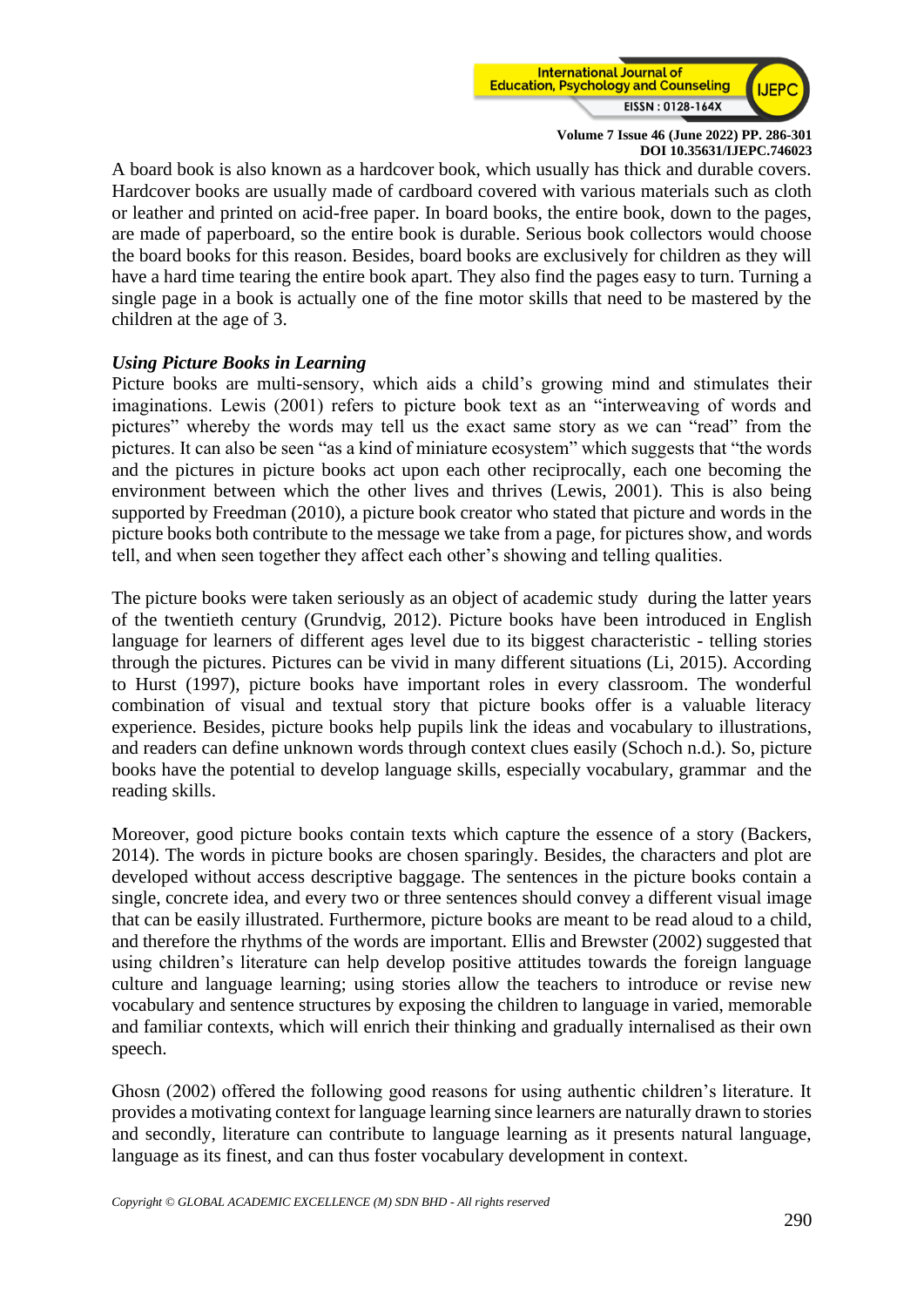

## **Methodology**

This research was conducted in a National Type Chinese school in a rural area in the Kubang Pasu District. Apart from having easier access to the school, as the researcher is also a teacher there, the school was specifically chosen due to its small enrolment where almost all the participants came from all classes and from various levels except for Standard Six which was an exam class. Five pupils were chosen for the focus group discussion. The researcher chose the respondent based on their age as to make sure their level of thinking and proficiency are not much of a difference, leaving the ones age 7 from the research as they were still new to the school. For semi — structured interview, only two pupils were involved. They were chosen based on their performance during the focus group discussion. It was found that they were actively engaged and can express themselves better when having the focus group discussion. Since Lincoln and Guba (1985) suggested that the real names should be avoided to maintain the ethics in conducting research, a pseudonym will be given to each of the pupils. Table 1.1 to Table 1.2 presented the information about the pupils.

### **Table 1. 1 Demographic Background of Participants in the Focus Group Discussion**

| <b>Name</b>  | Age | <b>Gender</b> | Race    |
|--------------|-----|---------------|---------|
| Arisha       |     | Female        | Malay   |
| <b>Steve</b> |     | Male          | Chinese |
| Donny        |     | Male          | Chinese |
| John         | ч   | Male          | Chinese |
| Kaison       | 10  | Male          | Chinese |

| Table 1.2 Demographic Background on Pupils Involved in the Semi -structured |  |  |
|-----------------------------------------------------------------------------|--|--|
|                                                                             |  |  |

| <b>Interview</b> |     |        |         |  |  |  |
|------------------|-----|--------|---------|--|--|--|
| <b>Name</b>      | Age | Gender | Race    |  |  |  |
| Donny            |     | Male   | Chinese |  |  |  |
| ∣ohn             |     | Male   | Chinese |  |  |  |

## *Focus Group Discussion*

To conduct the mini focus group discussion, the sample are 3 Year 2 pupils, 1 Year 3 pupil and 1 Year 4 pupil. The rationale for selecting these respondents for the focus group discussion was because the Year 2 pupils were the most in terms of number in the population in the school. To make sure the gap among the targeted respondents are not too far, the researcher chose the Year 3 pupils and the Year 4 pupils instead of the 2 Year 5 pupils. The Year 1 pupils were not chosen as the sample as they could not give a lot of feedback during the pilot test.

Prior to the research, the researcher obtained an approval from the Ministry of Education and informed the respective authorities, in this case, the District Education Office and the designated school on the intention to conduct research using focus group discussion and semistructured interviews. Due to the fact that the students are young learners, a consent letter needed to be signed by their parents or guardians before the researcher could carry out both the group discussion and semi-structured interview.

*Copyright © GLOBAL ACADEMIC EXCELLENCE (M) SDN BHD - All rights reserved* The group discussion was conducted for about 33 minutes with the 2 students (and nine questions were asked by the researcher. The researcher added some questions when necessary along the process in order to ask for clearer explanations. The mini group discussion was carried out in a relaxing way where the respondents and the researcher sat in a circle on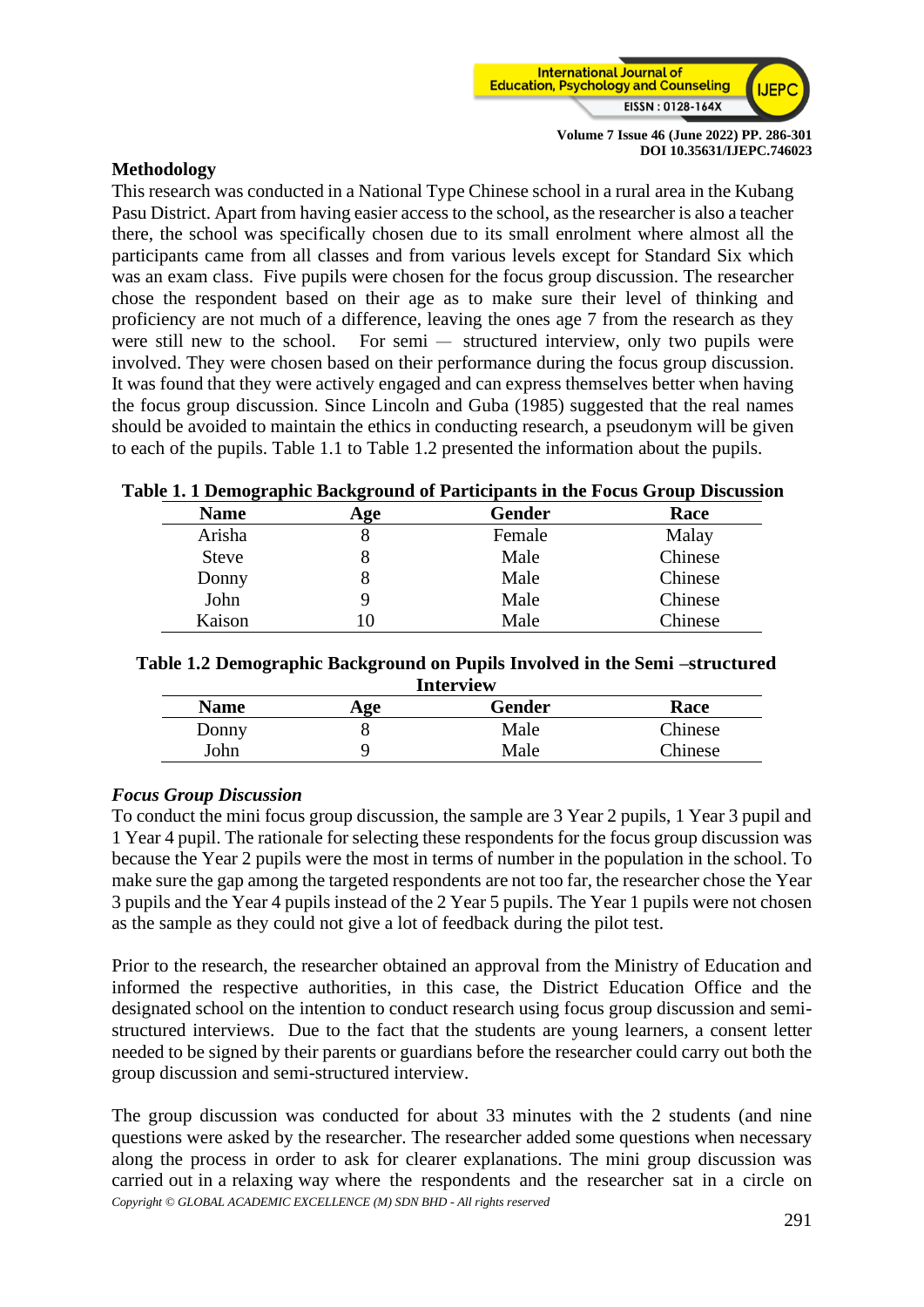

the floor and they started to talk. Respondents can answer the questions in their mother tongue which is in Mandarin or Bahasa Malaysia so that they can express their idea accurately. The researcher recorded the discussion and transcribed it after the session. To check the validity and reliability of the discussion, a teacher who can read and understand the 3 languages – English, Mandarin and Bahasa Malaysia helped to check the transcription along with the voice recording.

## *Semi-Structured Interview*

After the transcription of the focus group discussion, the researcher found that there were some answers that were overlooked during the discussionand thus felt that there should be clearer clarification from the respondents. Therefore, a semi – structured interview was carried out. Similar to the same procedure required in the focus group discussion, before the interview session could be carried out, it had to be validated. The participants also need to be informed and their parents as well before consent letter could be signed. Approval from the Ministry of Education and the District Education office must be obtained prior to the actual interview. The interview questions were first validated by a qualitative expert to omit any unnecessary and confusing questions as the participants are young learners of a second or a foreign language. The questions also must be more direct and simpler enough but yet could invoke their opinions about using picture books in class to help with their vocabulary and comprehension.

The researcher managed to interview only two respondents since both were found to be actively engaged during the focus group discussion. They can also express themselves better during the focus group discussion. They managed to state their opinions, preferences of picture books in class. The interviews took about 25 minutes each so that each pupil can take their time to talk about their perceptions on using the picture books in helping them to learn vocabulary. The researcher also repeatedly asked and rephrased some of the questions and in different languages to ensure that they understand the question. The researcher allows the students to answer in any languages that they are comfortable with to converse. Similar to the focus group discussion, transcribing the interview had to be done and checked by the same teacher who can read and understand English, Mandarin and Bahasa Malaysia.

## **Data Analysis Procedures**

In this study, constant comparison analysis is being used to analyse the data such as focus group discussion. According to Strauss and Corbin (1998), there are three major stages characterizing the constant comparison analysis. During the first stage, the data are chunked into small units. The researcher attaches a descriptor, or code, to each of the units. Then, during the second stage, these codes are grouped into categories. Finally, in the third stage, the researchers develop one or more themes that express the content of each of the groups (Strauss & Corbin, 1998).

Data gathered from the interviews were coded and classified for the purpose of categorizing the responses of the participants. In analysing the data, first, the data collected was transcribed verbatim and translated into English. Inter-rater was used to ensure the accuracy and validity of the transcription. As highlighted earlier, a colleague of the researcher was willing to aid the researcher in this process of transcribing. She acted as an inter-rater as sheis a fluent Mandarin-Malay-English trilingual person, thus it would eliminate any misinterpretation and distorted meanings.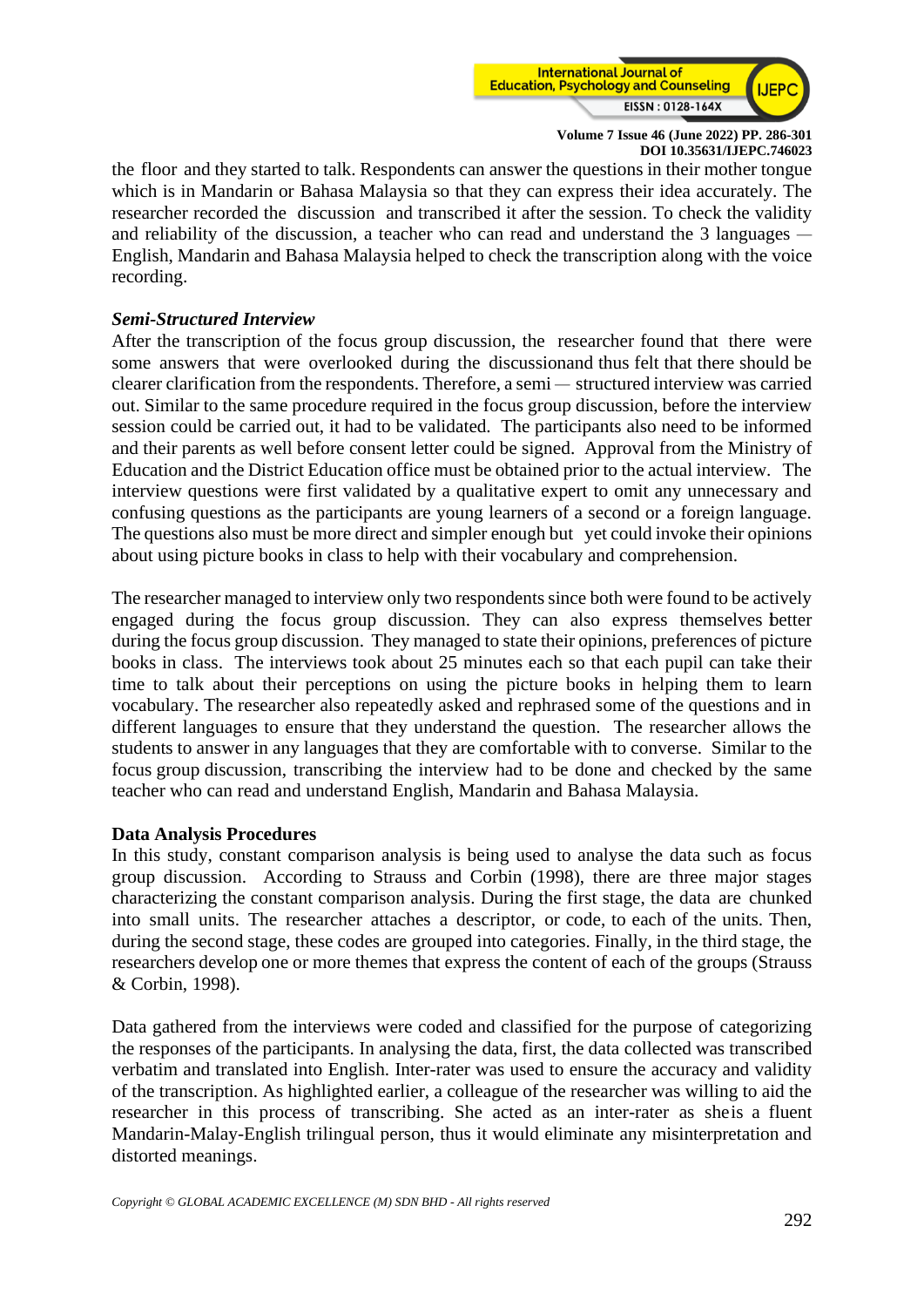

Verbatim transcripts of the interviews have been compiled for analysis and interpretation. To ensure the reliability and validity of the data, the verbatim transcribed interviews could not be presented to the respondents for the process of verification and confirmation. Instead, the triangulation was carried out using focus group discussion, semi-structured interviews and during classroom time when picture books were presented and used. Later, the data was analysed by coding them and looking at the themes that emerged from the data. The data collected from the interviews were scrutinized and tabulated according to the emerging themes. Later, each of the transcripts was compared according to major and minor categories. This content analysis aids to identify the similar themes as well as unique and distinctive data from the sample.

## **Results and Discussions**

From the focus group discussions, semi-structured interviews and classroom teaching time, a few themes emerged. When asked on strategies that the students employed when coming across difficult words in L2 text, they mentioned three most commonly used which are i) referring to the pictures, ii) looking up in dictionaries and finally, iii) referring to their teachers, peers and elder siblings.

Meanwhile, the second research question that was asked on the participants on the ways picture books can help SRJK (C), the themes that were found were it helped them learn new vocabulary, short sentences help them to understand the text better and lastly, careful choice of words in picture books help learners to understand the new vocabulary better.

## **Strategies Used When Encounter Difficult Words**

## *Refer to the Pictures*

Item 4 in the focus group discussion asked about what the students do when they do not understand the words during the picture books sharing session, 2 out of 5 pupils claimed they referred to the pictures. Here are the excerpts from the focus group discussion.

> *That is easy! I like looking at the pictures. The pictures! (Steve). Me too. Because the pictures sometimes showed the objects (John).*

However, one of the pupils claimed that he sometimes could not understand the main idea of the picture. He needs to guess the idea that the pictures want to portray. In that case, sometimes he could not get the meaning of the new vocabulary from the pictures.

…but *sometimesI can't find, I need to read first (Kaison).* 

From the above, pupils referred to the pictures to find out the meaning of a new vocabulary when they come across difficult words in an L2 text because it is one of the strategies that are taught by the teacher. There are one or two questions in the comprehension paper that require pupils to find out the answers by looking at the pictures too.

*Copyright © GLOBAL ACADEMIC EXCELLENCE (M) SDN BHD - All rights reserved* Based on the meta-analytic review in terms Levin's five funtions (Levin, 1981), there are five funtions that pictures serve in a text. They included the decoration, representational, organizational, interpretational and the transformational which were already mentioned in Chapter 2. Thus, not every picture in the book has the interpretational functions. Some of the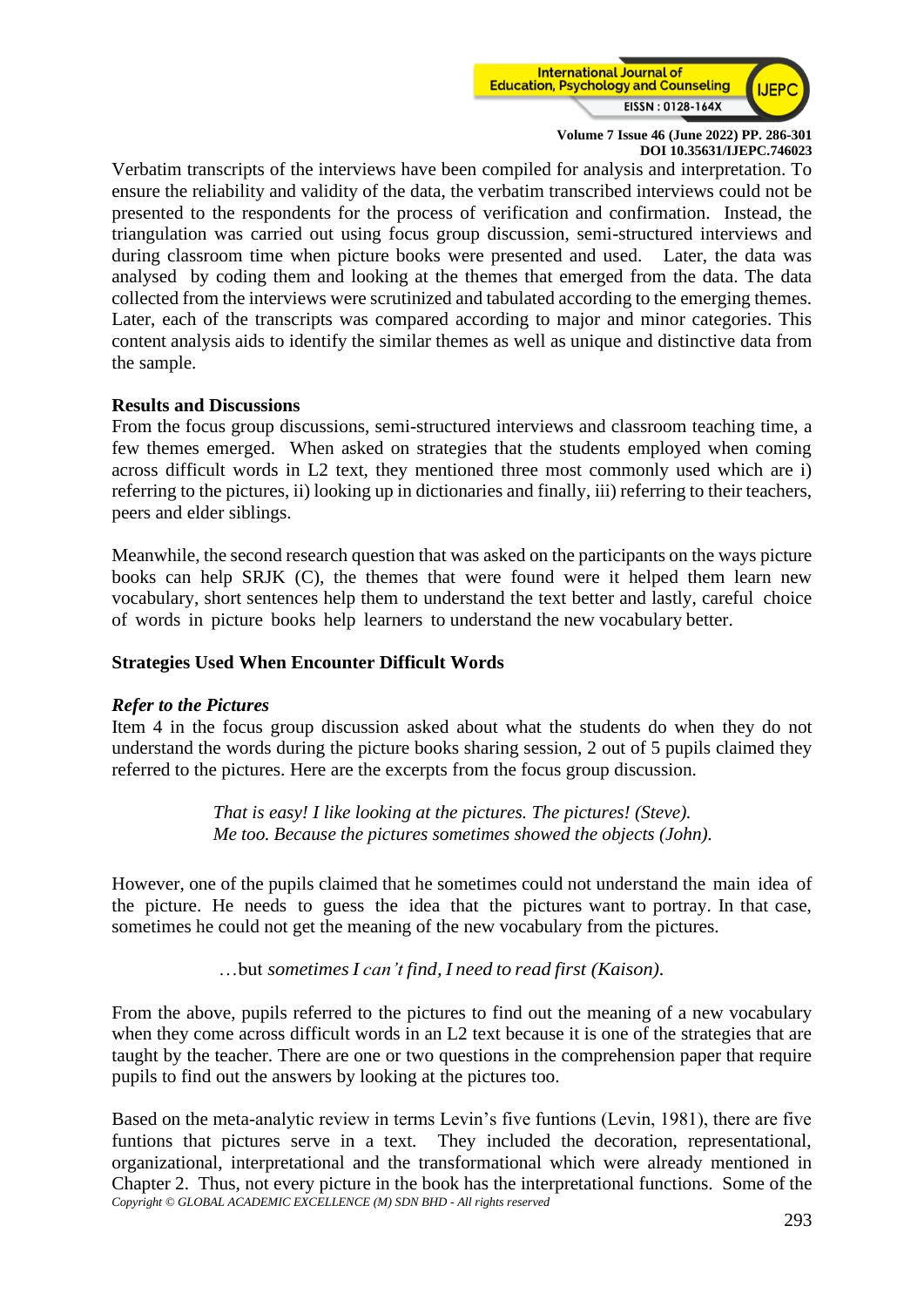

pictures merely function as decoration purpose. Since some pictures might ne for representational and organizational purposes, only some parts of the texts are being illustrated. Therefore, pupils could not always get the meaning from the pictures.

## *Look Up the Meaning from The Dictionary*

Another strategy used by the students when they come across difficult words in an L2 text, 2 out of 5 pupils stated that they will look up the meaning from the dictionary.

> *I will find the meaning from the dictionary (John) Normally I would find out the meaning from the dictionary*. (Kaison)

Even though it was unexpected from young learners to use the dictionary to look up for meanings of words, the students cited using dictionary look up for meanings of difficult words. They also mentioned that they also looked at how the words are used in a sentence. They further commented that they are often asked to use the dictionary by their teachers and parents and thus, it turns into a habit of looking up for words in their bilingual dictionary.

> The teacher said use dictionary. So, *I look at the words and the sentence. (Arisha). The dictionary tell me how to use the word. My mother ask me to use (Steve). If I don't know I check the dictionary. I also look at the word, like how they use (Donny).*

> *Before I do my homework, my mother and sister will tell me, where is your dictionary. I will put the dictionary on the table. Then do homework. If I don't know, I check (Donny).*

From the results of the study, looking up for the meaning from the dictionary become the last alternatives when pupils come across a difficult L2 text. This is being supported by Scholfield (1982), who mentioned that even where dictionaries are available, they are often not utilized to the full and are frequently regarded as the last resort when the student "can"t work out" what a word means.

Houtman and Wouters (1994) as cited in Carstens (2013) also mentionedthat resistance to dictionary use is a world–wide tendency, especially among school pupils. It is probably due to the fact that most students lack adequate reference skills and that dictionaries have resultantly frustrated them or let them down. Since the pupils nowadays are considered technology natives or digital natives, they tend to prefer technologies more than using the printed dictionary to look up for meanings of words.

Born in the digital age, the students have been networking most or all of their lives. They used to receive information really fast and they have little patience for lectures, step-by-steps logic and "tell-test" instruction (Prenksy, 2001). Therefore, using an ordinary dictionary is not the first choice anymore. They would rather choose to use the dictionary application in the laptop or the smartphones because they prefer everything at their finger tips. As mentioned by Prensky (2001), kids born into this digital culture learn new language using technology easily, and forcefully resist using the old (paper).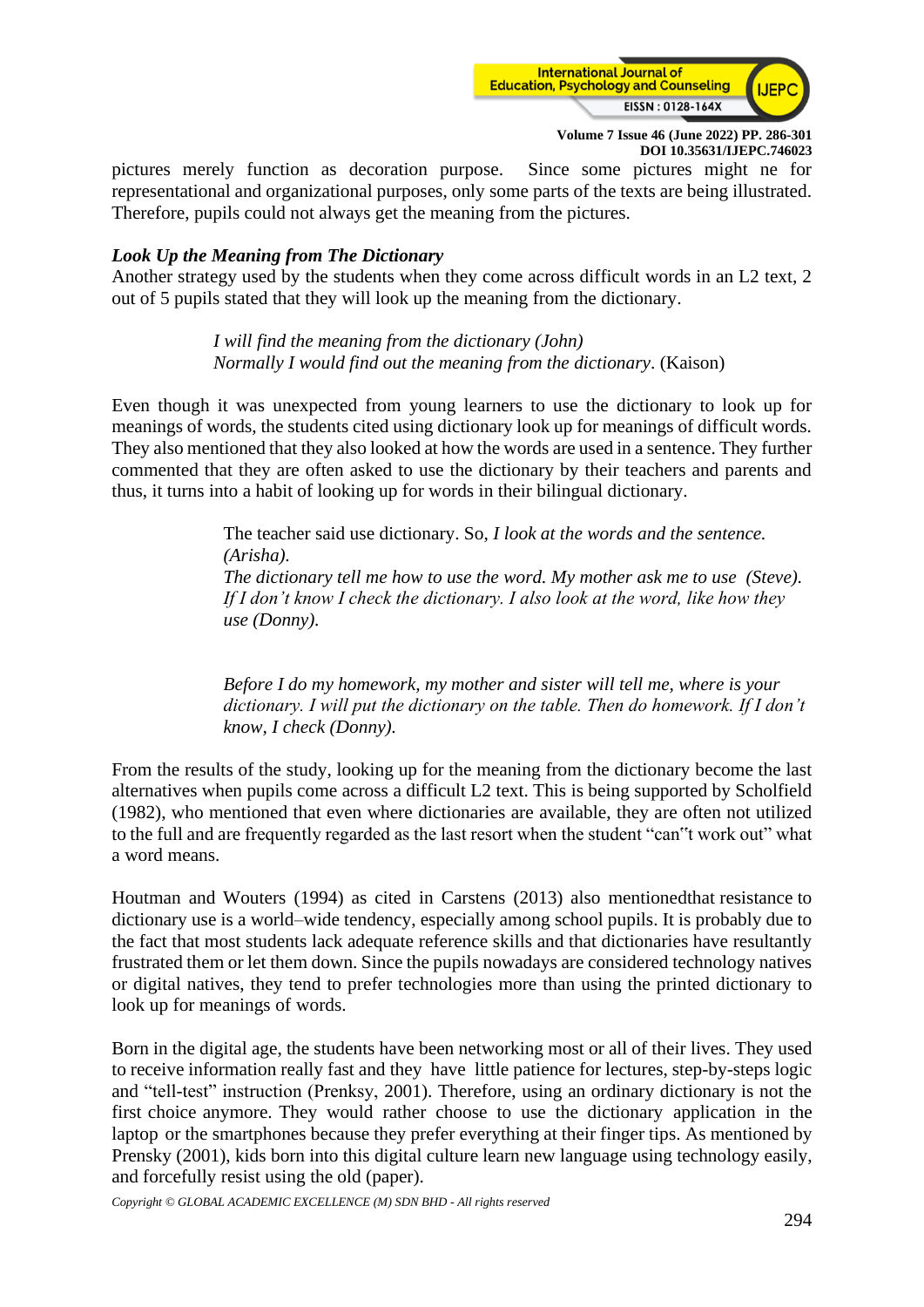

## *Ask Teachers, Peers and Elder Siblings*

Meanwhile, during the class time, discussion, 3 respondents mentioned that they will ask other people like their teachers, classmates, parents, and cousins for the meaning. The following excerpts illustrated this:

> *I will ask my parents (Donny)*.Steve: *Ask my teachers or classmates (Steve). Ask my cousin (Arisha).*

During the interview session, the same questions have been asked to Donny and John. Both of them agreed that the strategies that were mentioned in the focus group discussion were the strategies they often use. Besides, they alsocompared the strategies from preferable to less preferable. Both of them have the same preference whereby they placed "ask the teachers or classmates" at the first place, then followed by "look for the meaning from the dictionary" when they read the books without picture.

John mentioned that when he does not understand a word, he would normally ask the teacher for the meaning. He sometimes will also refer to the pictures to find out the meaning if there is one. Otherwise, he would just find out the meaning from the dictionary. Among these three methods, he rated "ask the teacher or the elderly" at the first choice. According to him, it is the fastest and easiest way compared to the other two. This method does not need any hard work from him. All he needed to do was to ask. He also claimed that not all books have illustrations or pictures for him to guess the meanings of words. Therefore, referring to the picture was his second choice.He put looking up the meaning from the dictionary as the last choice becausehe stated that sometimes looking up for meaning from the dictionary is time consuming. He also could not get the exact meaning because there are sometimes too many explanations in the dictionary and he did not know which was the most accurate explanation. When pupils were asked to clarify the reason, John stated that:

> *Because ask the teacher is faster than the other methods and it just need to ask. And sometimes the book does not have a picture for me to refer. Then I just refer to the dictionary. But dictionary is quite slow and need to flip pages by pages to find out the words. Sometimes there is too much explanation and I do not know which one I need to refer to (John).*

Meanwhile, for Donny, when the teacher asked about the steps he took to make sense of words when he does not understand a word during the picturebook sharing session, he stated that the he just sat there and ignored it. This is because the teacher read the book too fast and he could not get the chance to ask. If he had the opportunity, he would ask the teacher for the meaning. He also rated "ask the teacher or the elderly" at the first place as hementioned that he could get the answer or meaning immediately. He would also find out the meaning from the dictionary. However, the dictionary that he normally used was the application (apps) in his father's smartphone. His father would allow him to borrow the phone to search for the meanings when he needed. After all, he does not have an ordinary dictionary at home. Nonetheless, he still preferred to ask the meaning from the teacher at school so that he would not forget to search for the meaning when he got home.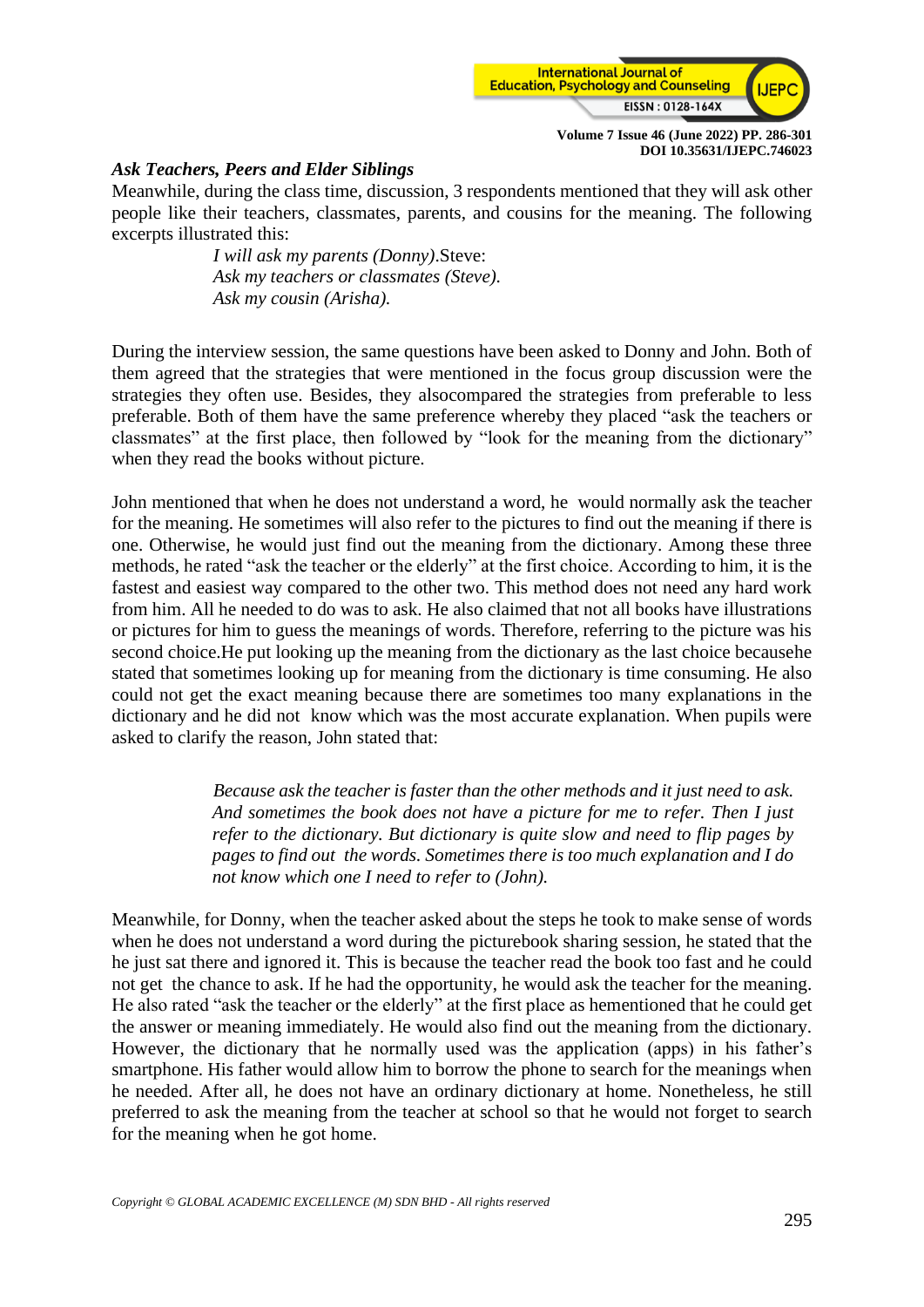

*Because when I get home, I will forget. Forget to find out the meaning of the words. If I do not ask at school, and when I get home, I will forget to find out the meaning (Donny).* 

Asking for the meaning of words from the teachers, peers and elder siblings is a common strategy the pupils apply when they do not understand the meanings of the vocabulary. This is because it is the fastest and easiest way as compared to the other two mentioned above. However, pupils are not encouraged to do so. Asking for the meaning from the teachers, peers and elder siblings do not need much effort from the pupils themselves. They are merely receiving the knowledge without the need to do any processing of information. They never doubt the meaning given by the teachers, parents or elder siblings. They would justnote the meaning down. Learning should be an independent process. Students should not rely on the others to spoon feed them with the necessaryinformation. Furthermore, although pupils jotted down the meaning which isin the cognitive strategies in Gu and Johnson's taxonomy, without any revision or hard work to memorize, pupils will not acquire the vocabulary. Hence, this is the main reason the pupils are poor in vocabulary.

## *Using Picture Books To Learn New Vocabulary*

## *Pictures In The Picture Books Help Learners To Understand The New Vocabulary Better*

All the 5 pupils claimed that they have learnt new words from the picture books even though most of the words are quite familiar to them. The words that they have just learnt from the picture book included "still", "warm", "sausage", "salami" and "cocoon". To assure that pupils really get the meaning correctly, teacher asked the pupils to explain. Pupils gave their explanation in their mother tongue, which is Mandarin and they were mostly correct. Pupils mentioned that they get the meaning of the words from the pictures in the story. Nonetheless, pupils can only get the meaning for the nouns like "sausage" and "salami" correctly but they cannot get the meaning of "warm" which is in the category of adjective.

> *This is a salami. (pointing to the picture) (Kaison). And this one is a sausage. That is hot dog* (pointing to the picture*)Donny It is a "yong" (in Mandarin, it carries the meaning of "cocoon"). It is because of this (pointing to the picture) (John).*

During the interview session, once again John clarified that the pictures in the picture book help his understanding.

> *Because when I look at the text, I know the words that I do not understand, and then look at the pictures to see what the picture tells (John).*

Although pictures have different roles in a book, the pictures in picture books tend to function as interpretational purposes. The illustrations in the picture books are not merely decorations but they carry important role. The illustrations work well with the text to help the readers to understand the content better. Pictures connect students' prior knowledge to a new story, and in the process, help them learn new words. There are plenty of vocabularies that can be introduced by using illustrations or pictures. Illustrations in picture books are excellent means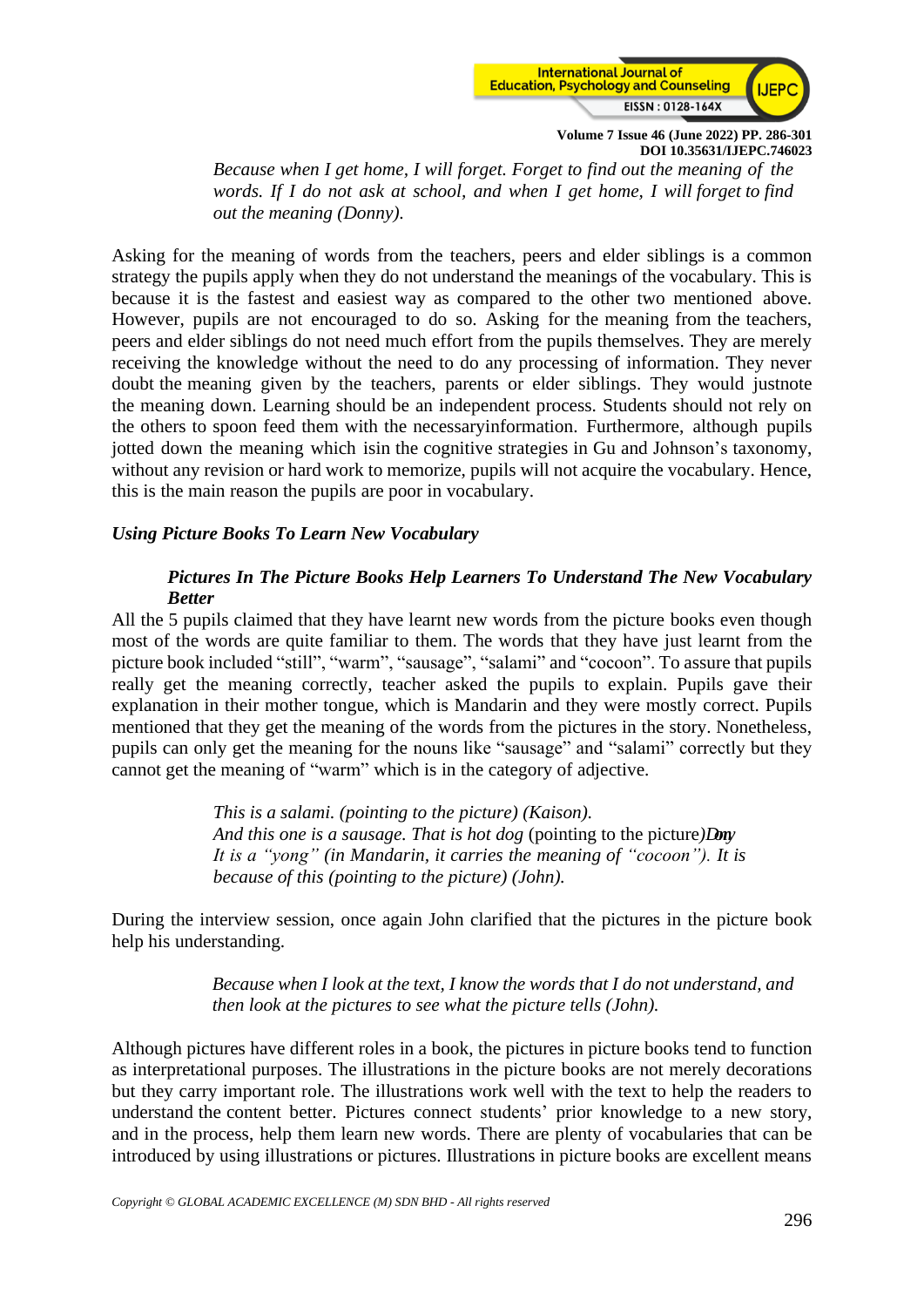

of making the meaning of unknown words clear. In addition, children's picture books have appealing, self–explanatory illustrations to reinforce and expand students" English vocabulary.

*Short Sentences In Picture Books Help Learners To Understand New Vocabulary Better* In the focus group discussion, 100% of the pupils voted that they like picture books. They like picture books for several reasons. One of the pupils mentioned that he likes picture books because the sentences in the picture books are normally short. The short sentences help him to understand better.

## *I like picture book because the sentences are short. The sentence is short and I can understand (Kaison)*.

Shorter sentences in picture books are also another advantage of picture books. Children might not be able to read and comprehend wordy texts. Theyare not able to understand the message if the sentences are too long. Besides, Backers (2014) also stated that the texts in picture books are short, and each word is important. In longer books or books without pictures, aweak paragraph can go undetected, but in a picture book a few unwieldy sentences will kill the story. Therefore, short and precise sentences in the picture books become an advantage of picture books and they help pupils to understand new vocabulary better.

## *Careful Choice Of Words In Picture Books Help Learners To Understand New Vocabulary Better*

While for the other pupils like John and Donny, they mentioned that they like the picture books because the words used in the picture books are easy for them. They stated that most of the words in the books are the words they hadlearnt before. Thus, when they found some new vocabulary, they can still try to guess the meaning. In short, they can have the chance to learn new words through guessing with the help of their previous knowledge (the known words).

> *Because the words are easy to read. Most of the words being read by us*  (Donny). *We have learnt the words before (John)*.

Another advantage of the picture book is the words used are normally high frequency words or sometimes can be categorized as sight words. Apart fromthat, they also suit the vocabulary word list for CEFR A1 level pupils. Having said that, the publishers or authors need to write in very simple English language, being careful not to use any big, abstract words. The idea of the story is to speak more through the pictures and images than just the text or content.

## *Pictures In The Picture Books Help The Visual Learners To Understand Plot Of The Story Better*

One of the pupils mentioned that the pictures in the picture books help him to have a clearer view on how the flow of the story goes. For example, the illustrator drew the caterpillar entering the holes, and exits from the holes in the next page. It provided a clear view for the pupils to understand thesequence and the flow of the story.

> *This book is special. It lets us see it (caterpillar) goes through. After eat then goes through. Like here, it just wanted to go in, then at the back, it ate the fruit and came out (Donny).*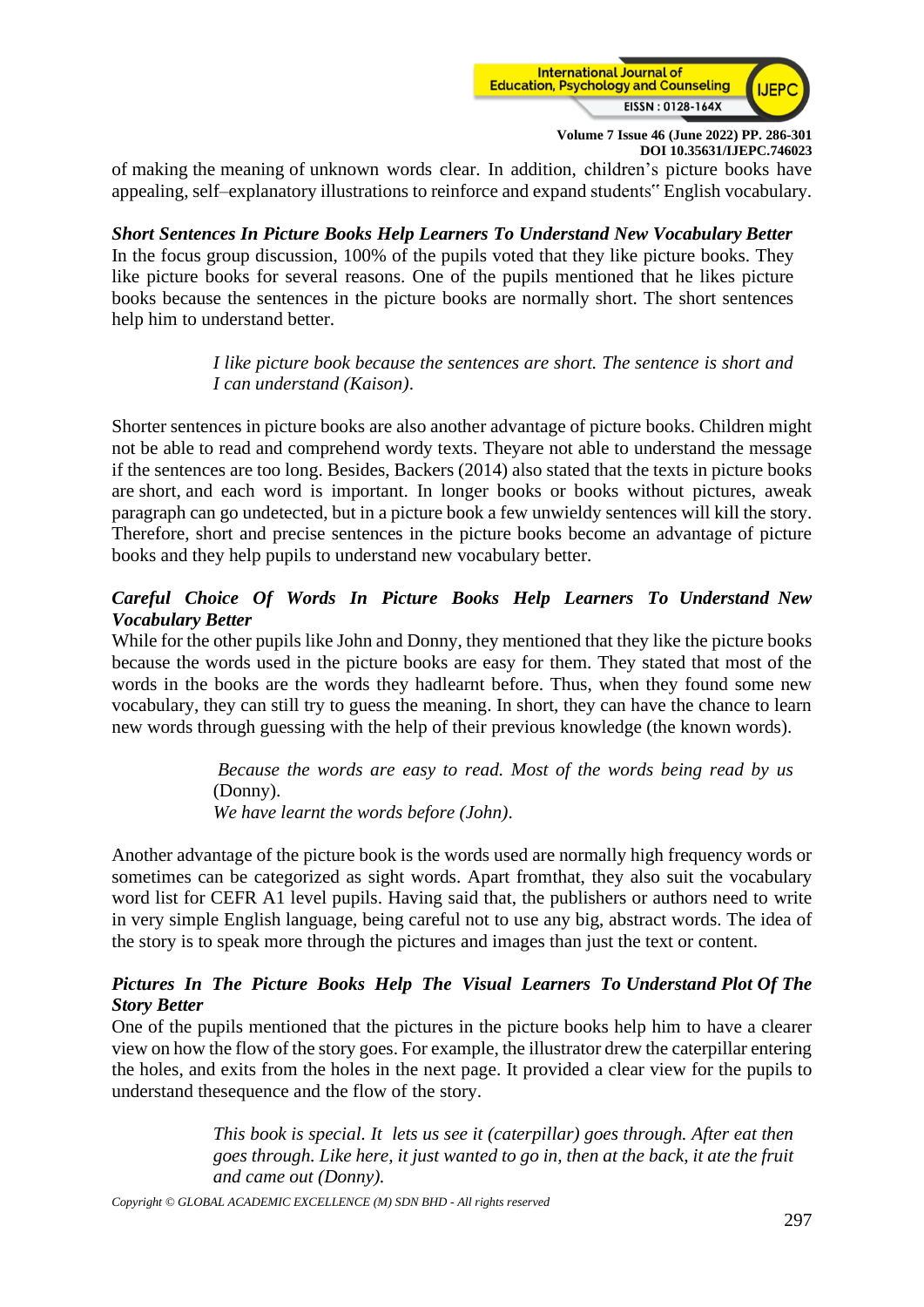

His view was supported by another pupil, John who claimed that the illustrations or pictures in the picture books improved his understanding and made him more interested too.

> *The pictures are beautiful and the stories are interesting. If a book without picture, we can't really see. Because this book, teacher, here. There are holes here to let us have a clearer view. Then, just like sometimes most of us don't know how the caterpillar bites the holes. For us, we would think that if being bitten, it is just a flat hole (2D),then it showed us how it bites. This can improve, and let us see better.This also can open to see, to let the children an interest. This is so interesting.*

The pictures in the picture books do help the learners especially the visual learners to understand the plot of the story better. Visual learners love pictures. For them, a picture is worth a thousand words. They can create strong pictures in their mind when they read. Furthermore, according to Confucius's saying, "I hear and I forget. I see and I remember....", thus, with the concrete images before pupils" eyes, they tendto remember the story better. The link between the pictures and texts helps pupils to make connections, understand relationships and recall related details.

In this study, when the researcher was using the book, "The Hungry Caterpillar" with the pupils, the pupils will not remember the food which has been eaten by the caterpillar if there were no pictures given. With the aid of the pictures, the pupils are able to recall the food and state the correctamount and the sequence the food was eaten. Having the visual aids can help the children understand the texts better especially when they are reading lengthy or wordy texts.

In addition, it is reported in the findings that picture books expose readers to something they are not familiar with in their daily life. For example, the pupils could not imagine how the caterpillar eat the food as they do not get chanceto see the process in real life. Perhaps they also cannot imagine how this small creature can eat food which is so much bigger than itself. So, after reading this picture book, the pupils can have a clearer view on the way the caterpillar eats food.

- Alemi, M. & Tayebi, A. (2011). The influence of incidental and intentional vocabulary acquisition and vocabulary strategy use on learning L2 vocabularies. *Journal of Language Teaching and Research,* 2(1).
- Backes, L. (2014) Keys to Writing Picture Books. *Children's Book Insider*. LLC. Columbia Rd. Fort Collins.
- Bainquin, N. & Sacchi, F. (2017). More than Just Pictures: Using Picture Books to Broaden Young Learners' Disability Understanding. International and Interdisciplinary Conference IMAGINE? Image and Imagination, between Representation, Communication, *Education and Psychology*, Brixen, Italy,27-28 November 2017.
- Berne,J. I. & Blachowich,C.L.Z. (2008). What reading teachers say about vocabulary instruction: Voices from the classroom. *The Reading Teacher*, 62(4), 314-323.
- Bus et. al. (1995) in Ledger,S. & Merga,M.K. (2018). Reading Aloud: Children"s Attitudes toward being Read to at Home and at School. *Australian Journal of teacher Education,* 43(3)[.http://dx.doi.org/10.14221/ajte.2018v43n3.8](http://dx.doi.org/10.14221/ajte.2018v43n3.8)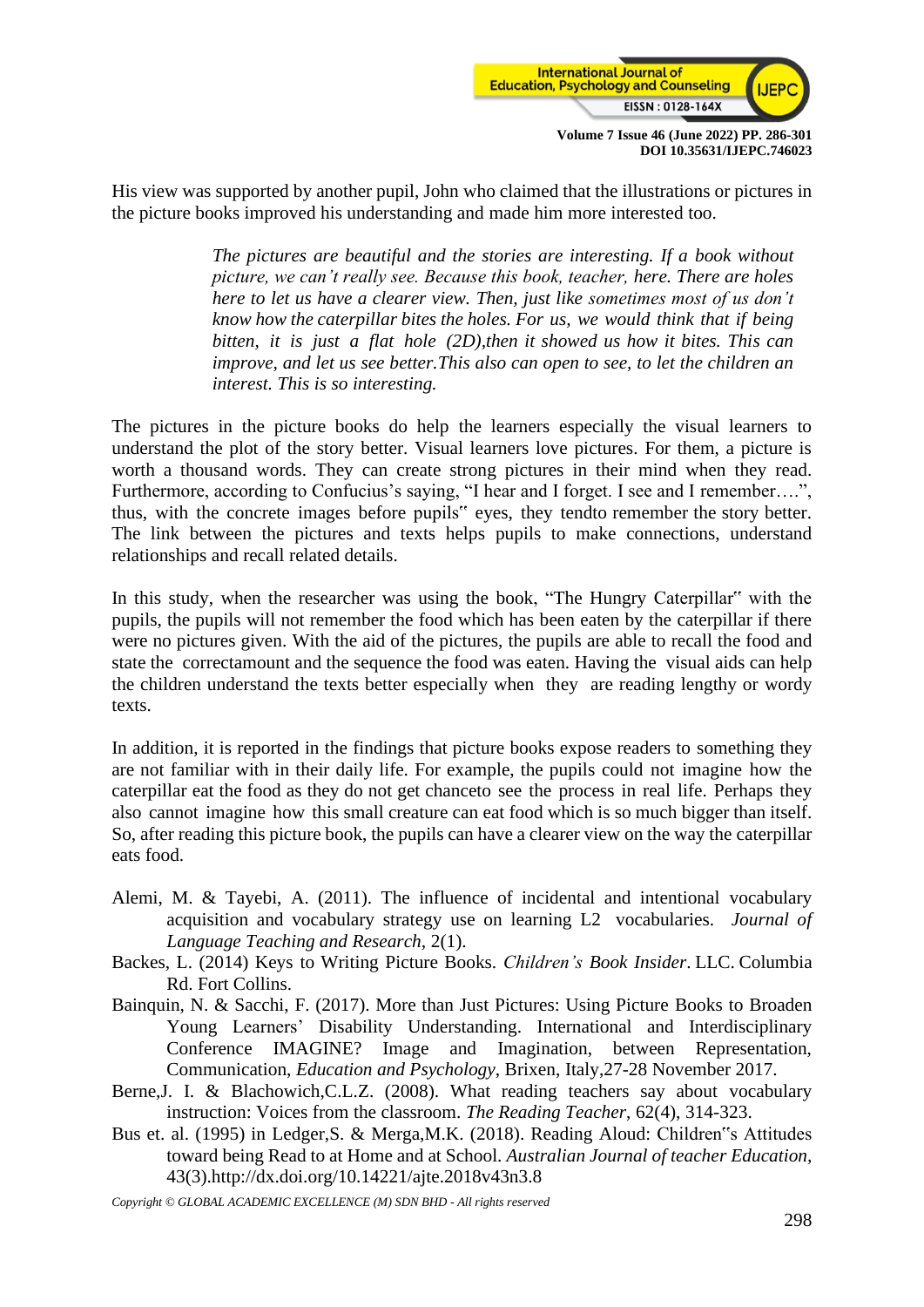

Carroll, L (2011) in Weeks, E. (2013). *The Power of Pictures: The Role of Picture Books In the Development of Young Learners*. The College of Fine Arts of The University of Florida.

Carstens, A. (1995) Language Teaching and Dictionary Use: An Overview. University of Pretoria, Pretoria, South Africa. [http://lexikos.journals.ac.za](http://lexikos.journals.ac.za/)

- Creswell, J.W. (2021), *Research design: Qualitative, quantitative and mixed method approaches* (4<sup>th</sup> ed). Thousand Oaks, CA: SAGE Publications.
- Downloaded on 28 January 2019
- Duggleby, W. (2005) in Onwuegbuzie, A.J., Dickinson & W.B. Leech, N.L. (2009). *A Qualitative Framework for Collecting and Analysing Data in Focus Group Research. <https://doi.org/10.1177/160940690900800301>*
- Ellis, G. & Brewster, J. (2002) *Tell it again! The new storytelling handbook for primary teachers*. Harlow: Pearson Education Limited.
- Fang, Z. (1996). Illustrations, Text, and the Child Reader: What are Picturesin Children's Storybooks for*? Reading Horizons*. 37(2). Retrieved from [https://scholarworks.wrnich.edu/reading\\_horizons/vol37/iss2/3](https://scholarworks.wrnich.edu/reading_horizons/vol37/iss2/3)
- Freedman, D. (2010) in British Council. Picture books for all. teachingenglish.org.uk/article/picture-books-all, Downloaded on 11 May 2018
- Gannon , S.R (1987). One More Time: Approaches to Repetition In Children's Literature. *Children's Literature Association Quarterly*,12(1), 2-5.
- Ghazal, L. (2007). Learning vocabulary in EFL con texts through vocabulary learning strategies. *Novitas-Royal*, 1(2), 84-91.
- Ghosn, I. K (2002). Four Good Reasons to Use Literature In Primary School ELT. *ELT Journal*, 56(2), 172-179.
- Ghosn I. K. (2013) Humanizing teaching English to Young Learners with Children's Literature. *CLELE Journal*,1(1),39-57
- Glaser, B.G., & Strauss, A. L. (1967) In Onwuegbuzie, A.J., Dickinson, W.B. Leech, N.L. (2009). *A Qualitative Framework for Collecting and Analysing Data in Focus Group Research.*<https://doi.org/10.1177/160940690900800301>
- Greenbaum (1998) in Catterall,M. & Clarke, W. (2001) "Why We Need to Reassess Focus Group Research, in *AP- Asia Pacific Advances in Consumer Research Vol. 4* (eds). Paula M. Tidwell and Thomas E. Muller.,Provo,UT; Association for Consumer Research, Pages: 128- 132.
- Grundvig, V,(2012) Can picture books in the English classroom lead to increased reading comprehension?

<https://brage.bibsys.no/xmlui/bitstream/handle/11250/147998/Grundvi>

[g2.pdf?sequence=2&isAllowed=y](https://brage.bibsys.no/xmlui/bitstream/handle/11250/147998/Grundvig2.pdf?sequence=2&isAllowed=y) Downloaded on 30 January 2019

- Gu, P. Y. (2003). Vocabulary learning in second language: person, task,context and strategies. *Electronic Journal. TESL-EJ*, 7, 2, 1-26
- Harmer, J. (2001). *The Practise of English language teaching* (3rd ed.). London: Longman.
- Harmon, J.M., Wood, K. D. & Keser, K. (2009) Promoting vocabulary learning with interactive word wall. *Middle School Journal*, 40(3), 58-63.
- Houtman, K. & Wouters, G. (1994) in Carstens, A. (1995) *Language Teaching and Dictionary Use: An Overview*. University of Pretoria, Pretoria, South Africa. [http://lexikos.journals.ac.za](http://lexikos.journals.ac.za/)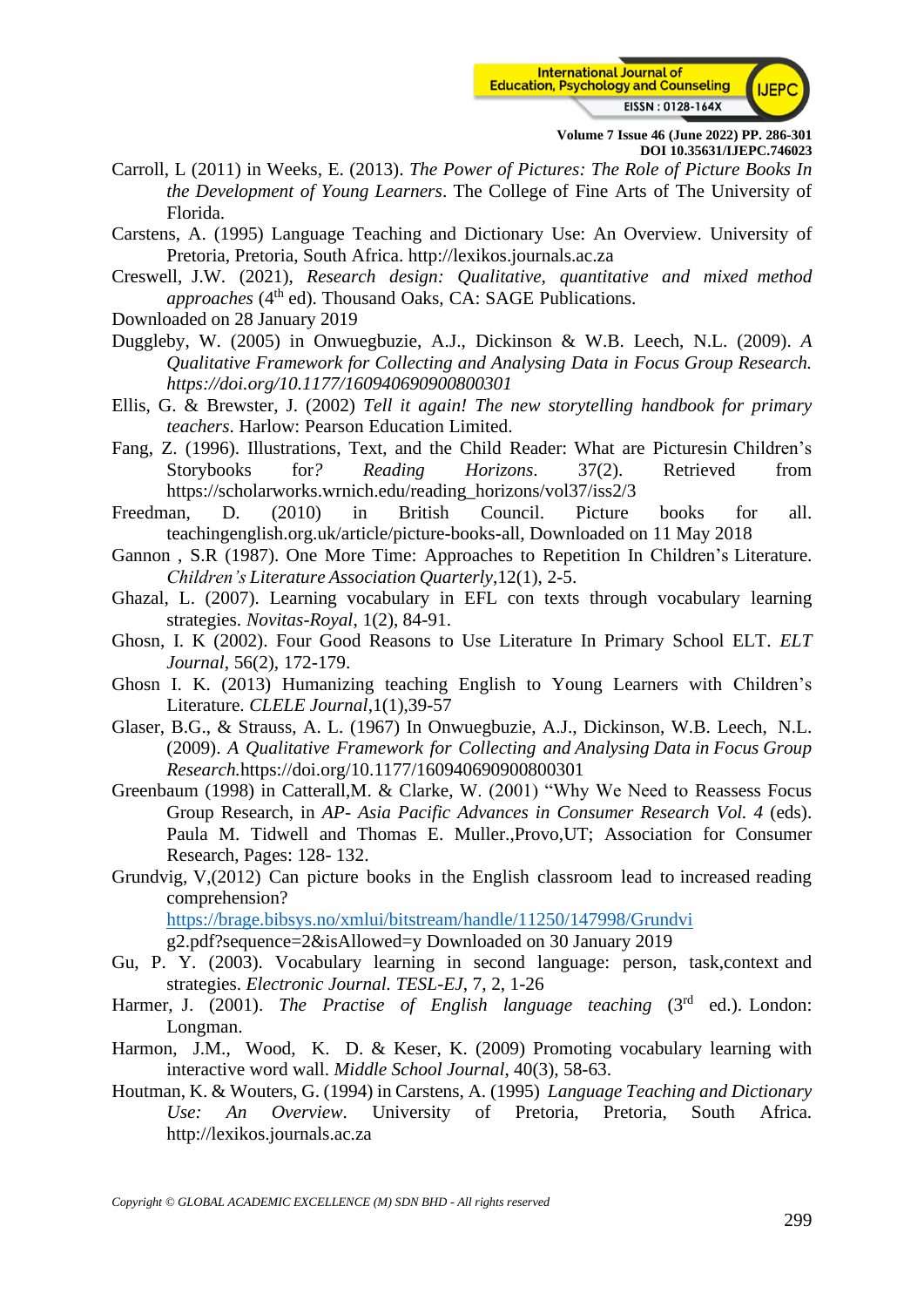

- Hurst, C. (1997). Featured Subject: Picture Books in the Classrooms, PreK-9. Carolhust.com[.http://www.carolhurst.com/newsletters/21bnewsletters.html,](http://www.carolhurst.com/newsletters/21bnewsletters.html) Downloaded on 28 January 2019.
- Ismail, A. & Yusof, N. (2016) Readibility of ESL Picture Books in Malaysia. *Journal of Nusantara Studies* (JONUS) 1(1), 60 – 79.
- Kalb, V.O (2014) in Ledger,S. & Merga,M.K. (2018). Reading Aloud:Children's Attitudes toward being Read to at Home and at School. *Australian Journal of Teacher Education,43(3)*.<http://dx.doi.org/10.14221/ajte.2018v43n3.8>
- Kucji (1995) in Folse, K. S. (2004). Myths about Teaching and Learning Second Language Vocabulary: What Recent Research Says. *TESL Reporter* 37,2, 1-13
- Lee, H. (2015). Using Picture Books in EFL College Reading Classrooms.*Reading Matrix: AN International Online Journal*, 15(1), 66-67.
- Leech, N. L & Onwuegbuzie, A. J. (2007). In Onwuegbuzie, A.J., Dickinson, W.B. and Leech, N.L. (2009). A Qualitative Framework for Collecting and Analysing Data in Focus Focus Group Research.<https://doi.org/10.1177/160940690900800301>
- Levin, J. R. & Carney, R. N. (2002). Pictorial Illustrations *Still* Improve Students" Learning From Text. Educational Psychology Review. 14(1). [https://pdfs.semanticscholar.org/02b8/439bf123a0703e7d0d7a22e50a](https://pdfs.semanticscholar.org/02b8/439bf123a0703e7d0d7a22e50afdba3ee4eb.pdf) [fdba3ee4eb.pdf](https://pdfs.semanticscholar.org/02b8/439bf123a0703e7d0d7a22e50afdba3ee4eb.pdf) Downloaded on 1 April 2019
- Levin, J. R. (1981) in Levin, J. R. & Mayer, R. E. (1993) Understanding illustrations in text, in Briton, B.K., Woodwaard, A. & Brinkley,M. (eds.). Learning from textbooks, Erlbaum, pp 95-113.
- Lewis, D. (2001). Reading contemporary picture books. Picturing text.
- London/ New York, Routledge/ Falmer.
- Li, M. (2015) A Study of Using Picture Storybooks to Increase Chinese Vocabulary of Primary School Students. *The Open Cybernetics & Systemic Journal*, 2015. 9, 2886-2889.
- Lunt (1996) in Denzin, N. K. (2008). *Collecting and Interpreting Qualitative Materials*. SAGE Publications: London
- Marion (2008) in Mofareh Alqahtani.(2015) The Importance of Vocabulary in Language Learning and How To Be Taught. *International Journal of Teaching and Education*. Vol.III (3), pp. 21-34., 10.20472/TE.2015.3.3.002
- Marulis, l. M., & Neuman, S. B. (2010). The effect of vocabulary intervention on young children's word learning: a meta-analysis. *Review of Educational Research*, 80(3),300- 335.
- Merton (1987) in Denzin, N. K. (2008). *Collecting and Interpreting Qualitative Material*s. SAGE Publications: New York.
- Ministry of Education Malaysia (2012) *Malaysia Education Blueprint 2013 – 2025 (Preschool to Post-Secondary Education)*. Putrajaya: Ministry of Education Malaysia.
- Mol, Bus, dejong,& Smeets, (2008) in Montag,J.L., Jones, M.N. & Smith, L. B.(2015) The words children hear: Picture books and the statistics for a language learning. *Psychol Sci.* 26(9): 1489-1496. doi: 10.1177/0956797615594361
- Mol, S. E. & Bus, A.G. (2011). To Read or Not to Read: A Meta-Analysis of Print Exposure from Infancy to Early Adulthood. *Psychological Bulletin*, 137, 267-296.
- Montag, J. L., Jones, M .N. & Smith, L. B. (2015) The words children hear: Picture books and the statistics for a language learning. *Psychol Sci.* 26(9): 1489-1496. doi: 10.1177/0956797615594361
- Morgan, D.L (1998). *The focus group guidebook.* Thousand Oaks, CA: Sage.
- Mourao, S. (2003) *Realbooks in the Primary Classroom*. Southam: Mary Glasgow Scholastic.